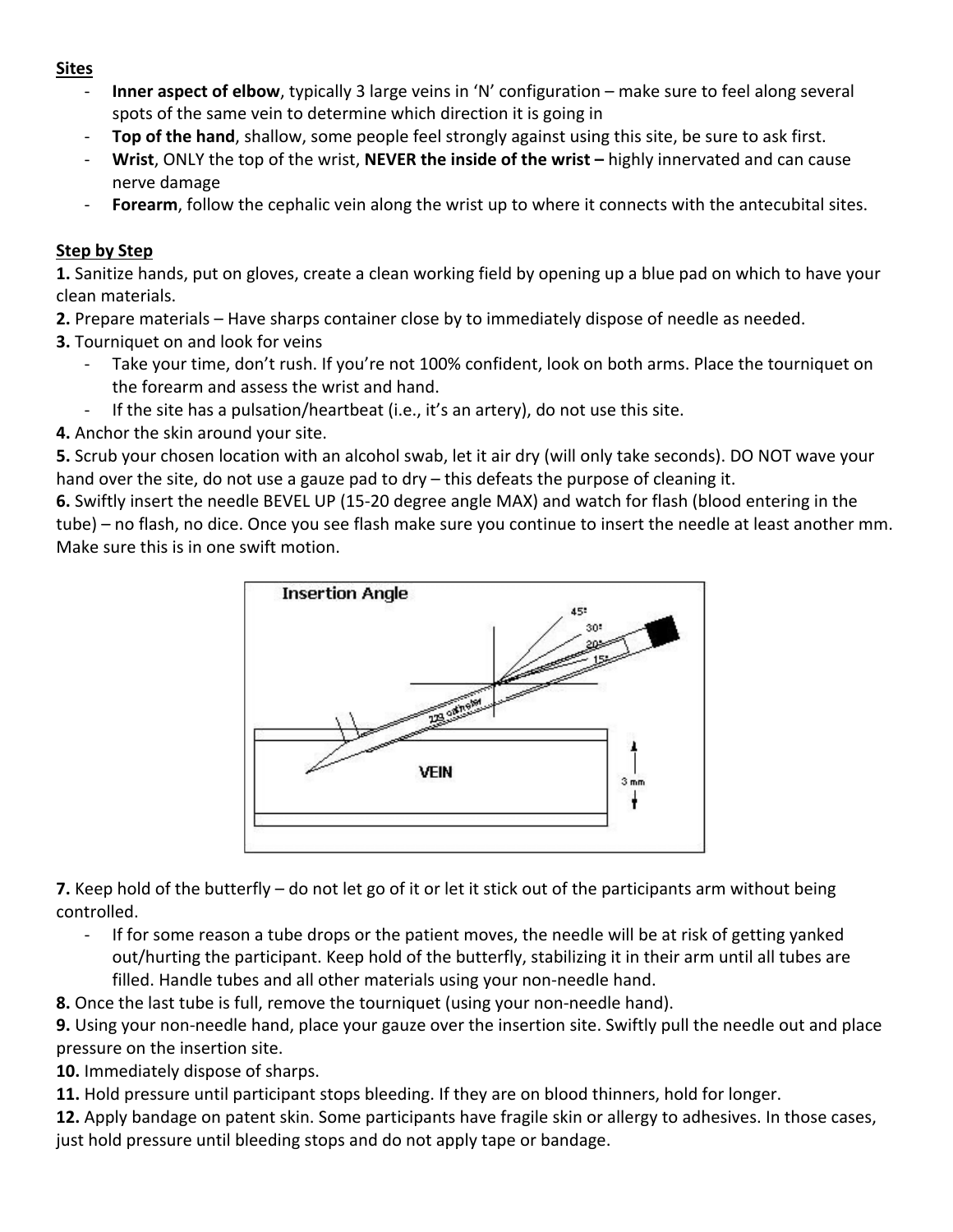### **Common Issues:**

## **Rolling**

- $\circ$  Skin and tissues loosen with age, veins can thicken and become sclerosed making them difficult to penetrate = they dip, duck and dodge out of the way of your needle
- o Solution: Strongly anchor the skin around the site.
	- Using your non-needle hand, pull the skin around the site down toward the hand.
	- Make sure you can still feel the vein after you anchor the skin as it will often move from the original location you first palpated.
	- Keep this anchored when inserting the needle
	- Once you insert the needle, place the palm of your needle hand down on the skin to maintain some of the anchoring that your other hand established. Your non-needle hand will then need to let go to handle tubes, tourniquet, gauze, etc.

## - **Valves**

- o To keep blood flowing back up to heart despite lower pressure.
- o With age: Increase in frequency, can be friable (make the vein burst), best to avoid inserting near or through them.
- o Appear as: Bumps along the veins
- o When needle is near one, they feel like a buzzing, starting/stopping of blood flow. The needle is likely pulling blood just outside of a valve causing it to flutter over the bevel of the needle = buzzing/vibration or occlusion.
- o Solution: change the angle of the needle VERY slightly or pull back/anchor the skin more tightly.
- o Do not advance the needle through the valve as it will rupture the vein. Can also slightly pull the needle out of the skin to pull it away from the valve.





Valves Open

**Valves Closed** 

### - **Blood stops flowing**

- o Near a valve?
	- Adjust as directed<sup>^</sup>
- o Start to see the insertion bubbling up in size?
	- Hematoma, the vein has ruptured, remove the needle and apply pressure for >1 min
- o Try a new tube
	- Vacuum can expire or be drained from multiple attempts.
- o Had flash with insertion but now no flow?
	- The bevel may be right against the wall of the vein, try adjusting your angle very slightly and gently.
	- OR you may have pierced right through the vein. Try pulling the needle out slightly and watch for restored flow.